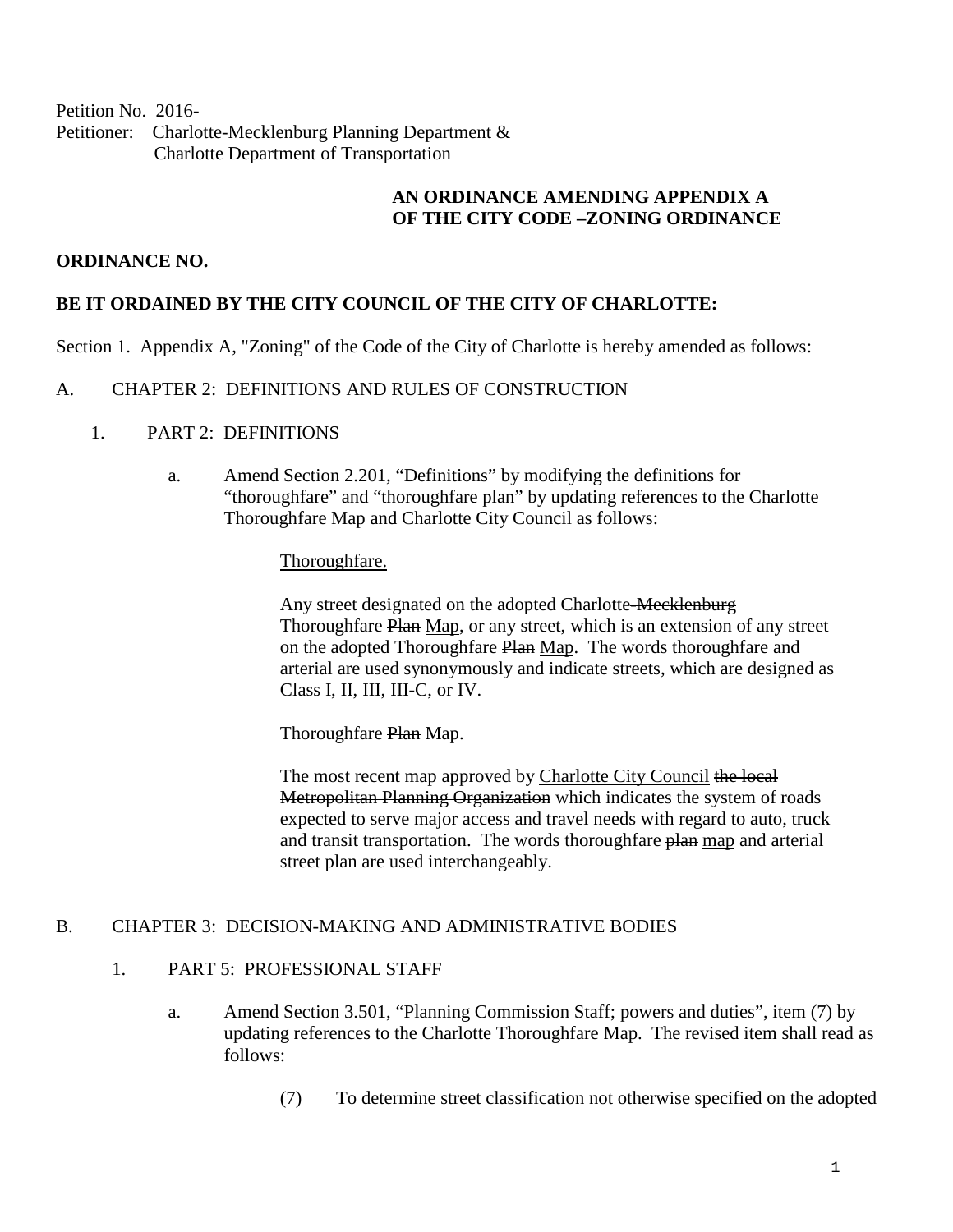## C. CHAPTER 9: GENERAL DISTRICTS

#### 1. PART 3: MULTI-FAMILY DISTRICTS

- a. Amend Section 9.303, "Uses permitted under prescribed conditions", item (19), "Planned multi-family and attached developments, a single multi-family or attached building on a lot with more than 12 units in a building", subsection (c), subsection (i) by changing the term, "plan" to "map". The revised item shall read as follows:
	- (i) Adopted thoroughfare map plan;

# D. CHAPTER 12: DEVELOPMENT STANDARDS OF GENERAL APPLICABILITY

# 1. PART 1: SUPPLEMENTAL DEVELOPMENT STANDARDS

a. Amend Section 12.103, "Requirements for lots along thoroughfares", subsection (1), Footnote #1 to the table, by changing the term, "plan" to "map". The revised footnote shall read as follows:

> <sup>1</sup>The distance from thoroughfare centerline to proposed right-of-way line for Class III and IV thoroughfares located within the area bounded by Route 4 and I-85 shall measure 40 feet for Class III streets and 30 feet for Class IV streets. These standards represent the normally required rights-of-way. However, additional right-of-way may be necessary in the area of interchanges, intersections, cut/fill areas, or areas where horizontal or vertical alignments must be improved and will be determined on a case by case basis by the City Department of Transportation. In addition, in those areas in which the existing street right-of-way exceeds the above noted dimension, the right-of-way width may not be reduced and certain thoroughfares will exceed this dimension as indicated by the Thoroughfare Map Plan.

- b. Amend Section 12.506, "Religious institutions in residential districts", subsection (1), "Maximum floor area ratio", subsection (a), "Small religious institutions", subsection (1), subsection (b), by updating the reference to the Charlotte Thoroughfare Map. The revised item shall read as follows:
	- (1) Maximum floor area ratio:
		- (a) Small Religious Institutions
			- (1) Located in a single family residential zoning districts (R-3, R-4, R-5, R-6, R-8) and
				- a. Located on a collector street (as classified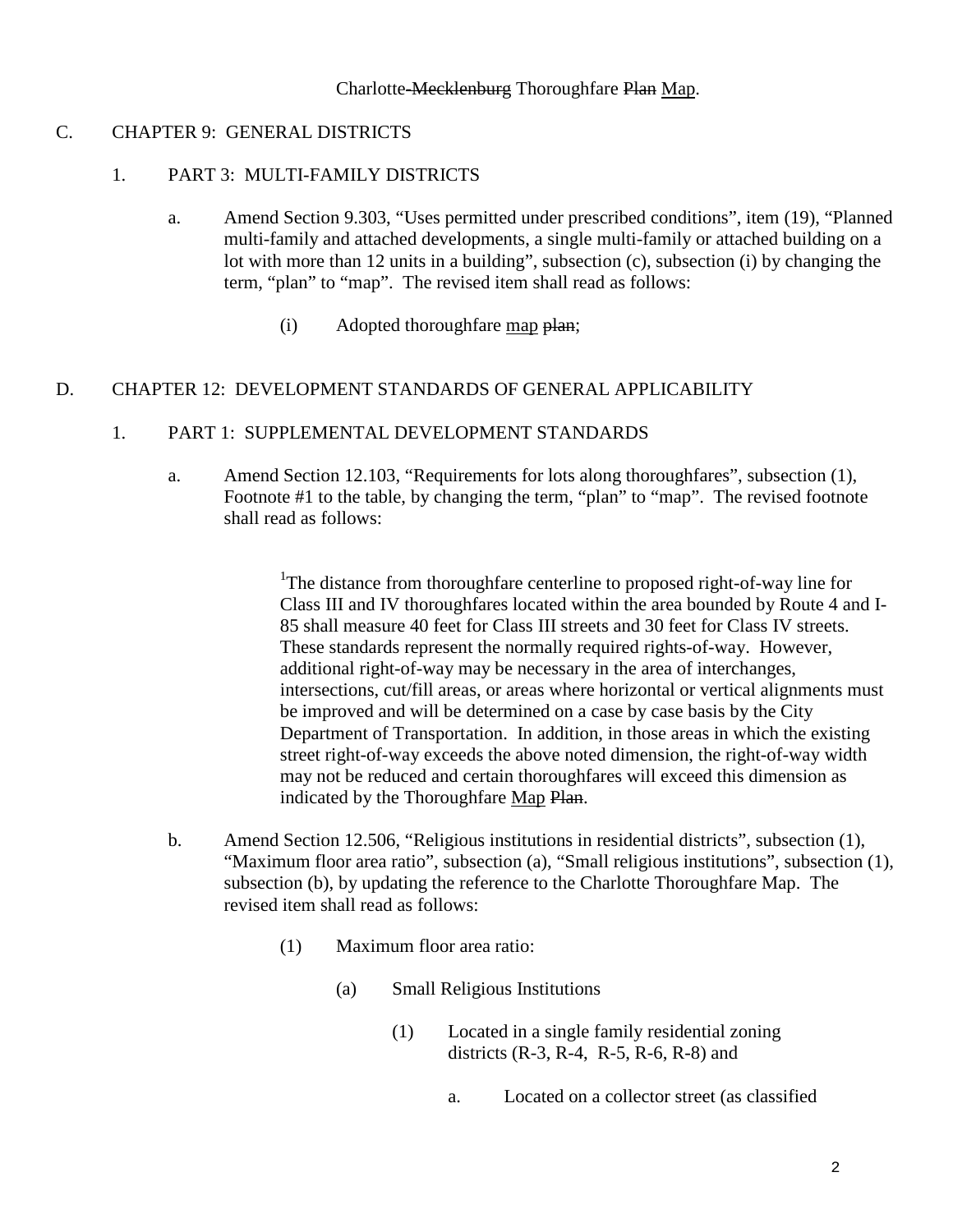on the most recent *Collector Road System*) and as defined in the Subdivision Ordinance and the Zoning Ordinance): Maximum FAR: .25

- b. Located on a minor or major thoroughfare (as classified on the most recent *Mecklenburg-Union County Metropolitan Planning Organization Charlotte Thoroughfare Map Plan*): Maximum FAR: .50
- c. Amend Section 12.506, "Religious institutions in residential districts", subsection (6), "Street classifications", subsection (d) by updating the reference to the Charlotte Thoroughfare Map. The revised item shall read as follows:
	- (6) Street Classifications. Religious institutions shall be permitted only on lots fronting the following street and thoroughfare classifications:
		- (a) Small religious institutions with a FAR of .25 or less shall be permitted only on a lot with frontage on a collector street, minor thoroughfare, or major thoroughfare.
		- (b) Small religious institutions with a FAR between .25 to .50 shall be permitted only on a lot with frontage on a minor or major thoroughfare. *(Petition No. 2011-075, §12.506, (6)(a)(b)(c)(d), 02/20/2012)*
		- (c) Medium religious institutions shall be permitted only on a lot with frontage on a minor or major thoroughfare.
		- (d) Large religious institutions shall be permitted only on a lot with frontage on a minor or major thoroughfare.

Street classification for the purpose of this section shall be based the most recent *Mecklenburg-Union County Metropolitan Planning Organization Charlotte Thoroughfare Map Plan*, the *Collector Road System*, and as defined in the Subdivision Ordinance and the Zoning Ordinance. *(Petition No. 2011-075, §12.506, (6)(a)(b)(c)(d), 02/20/2012)*

Section 2. That this ordinance shall become effective upon its adoption.